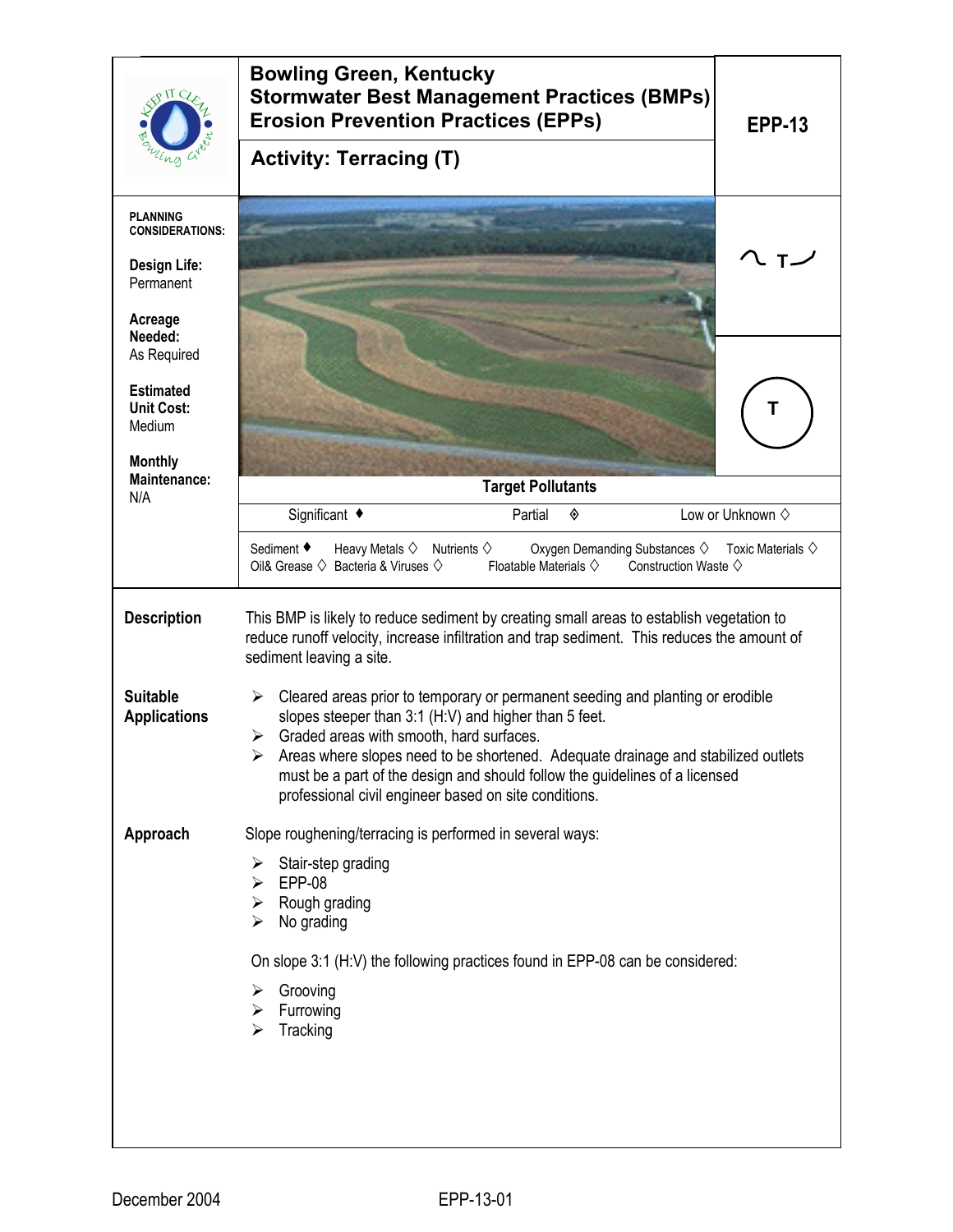| <b>Activity: Terracing</b>               | <b>EPP-13</b>                                                                                                                                                                                                                                                                                                                                                                                                                                                                                                                                                                                                                                                                                                                                                                                                                                                                                                                                                                                                                                                                                 |  |  |  |
|------------------------------------------|-----------------------------------------------------------------------------------------------------------------------------------------------------------------------------------------------------------------------------------------------------------------------------------------------------------------------------------------------------------------------------------------------------------------------------------------------------------------------------------------------------------------------------------------------------------------------------------------------------------------------------------------------------------------------------------------------------------------------------------------------------------------------------------------------------------------------------------------------------------------------------------------------------------------------------------------------------------------------------------------------------------------------------------------------------------------------------------------------|--|--|--|
| <b>Installation</b><br><b>Procedures</b> | Graded areas with smooth, hard surfaces give a false impression of "finished grading" and<br>a job "well done". It is difficult to establish vegetation on such surfaces due to reduced<br>water infiltration and the potential for erosion. Rough slope surfaces with uneven soil and<br>rocks left in place may appear unattractive or unfinished at first, but they encourage water<br>infiltration, speed the establishment of vegetation, and decrease runoff velocity. Rough,<br>loose soil surfaces give lime, fertilizer, and seed some natural coverage. Niches in the<br>surface provide microclimates which generally provide a more favorable moisture level that<br>aids seed germination.                                                                                                                                                                                                                                                                                                                                                                                       |  |  |  |
|                                          | There are different methods for achieving a roughened soil surface on a slope, and the<br>selection of an appropriate method depends upon the type of slope. Roughening methods<br>include stair-step grading, grooving, and tracking. Factors to be considered in choosing a<br>method are slope steepness, mowing requirements, and whether the slope is formed by<br>cutting or filling.                                                                                                                                                                                                                                                                                                                                                                                                                                                                                                                                                                                                                                                                                                   |  |  |  |
|                                          | Disturbed areas which will not require mowing may be stair-step graded, grooved, or<br>1.<br>left rough after filling.<br>2.<br>Graded areas steeper than 3:1 (H:V) should be stair-stepped with benches. The stair-<br>stepping will help vegetation become attached and also trap soil eroded from the<br>slopes above. Stair-step grading is particularly appropriate in soils containing large<br>amounts of soft rock. Each "step" catches material which sloughs from above, and<br>provides a level site where vegetation can become established. Stairs should be wide<br>enough to work with standard earth moving equipment.<br>3.<br>Make the vertical cut distance less than the horizontal distance, and slightly slope the<br>horizontal position of the step in towards the slope.<br>Do not make individual vertical cuts more than 24 in. (600 mm) high in soft materials or<br>4.<br>more than 3 ft. (1 m) high in rocky materials.<br>Groove the slope using machinery to create a series of ridges and depressions that<br>5.<br>run across the slope and on the contour. |  |  |  |
|                                          | <b>Fill Slope Roughening</b>                                                                                                                                                                                                                                                                                                                                                                                                                                                                                                                                                                                                                                                                                                                                                                                                                                                                                                                                                                                                                                                                  |  |  |  |
|                                          | Place fill slopes with a gradient steeper than 3:1 (H:V) in lifts not to exceed 8 in. (200<br>➤<br>mm), and make sure each lift is properly compacted.                                                                                                                                                                                                                                                                                                                                                                                                                                                                                                                                                                                                                                                                                                                                                                                                                                                                                                                                        |  |  |  |
|                                          | Ensure that the face of the slope consists of loose, uncompacted fill 4 in. (100 mm) to<br>≻<br>6 in. (150 mm). This is not to be confused with proper compaction necessary for<br>slope stabilization.                                                                                                                                                                                                                                                                                                                                                                                                                                                                                                                                                                                                                                                                                                                                                                                                                                                                                       |  |  |  |
|                                          | $\blacktriangleright$<br>Use grooving or tracking to roughen the face of the slopes, if necessary.                                                                                                                                                                                                                                                                                                                                                                                                                                                                                                                                                                                                                                                                                                                                                                                                                                                                                                                                                                                            |  |  |  |
|                                          | $\blacktriangleright$<br>Apply seed, fertilizer, and mulch and then track or crimp in the mulch. See EPP-05,<br>EPP-06: Temporary Seeding and Temporary Mulching, respectively.                                                                                                                                                                                                                                                                                                                                                                                                                                                                                                                                                                                                                                                                                                                                                                                                                                                                                                               |  |  |  |
|                                          | Do not blade or scrape the final slope face.<br>➤                                                                                                                                                                                                                                                                                                                                                                                                                                                                                                                                                                                                                                                                                                                                                                                                                                                                                                                                                                                                                                             |  |  |  |
|                                          | <b>Cuts, Fills, and Graded Areas</b>                                                                                                                                                                                                                                                                                                                                                                                                                                                                                                                                                                                                                                                                                                                                                                                                                                                                                                                                                                                                                                                          |  |  |  |
|                                          | Slopes that will be maintained by mowing should be no steeper than 3:1 (H:V).<br>➤                                                                                                                                                                                                                                                                                                                                                                                                                                                                                                                                                                                                                                                                                                                                                                                                                                                                                                                                                                                                            |  |  |  |
|                                          | To roughen these areas, create shallow grooves by normal tilling, disking, harrowing,<br>➤<br>or use a mechanical seeder. Make the final pass of any such tillage on the contour.                                                                                                                                                                                                                                                                                                                                                                                                                                                                                                                                                                                                                                                                                                                                                                                                                                                                                                             |  |  |  |
|                                          | Make grooves formed by such implements close together, less than 10 in. (250 mm),<br>≻<br>and not less than 1 in. (25 mm) deep.                                                                                                                                                                                                                                                                                                                                                                                                                                                                                                                                                                                                                                                                                                                                                                                                                                                                                                                                                               |  |  |  |
|                                          | Excessive roughness is undesirable where mowing is planned.<br>➤                                                                                                                                                                                                                                                                                                                                                                                                                                                                                                                                                                                                                                                                                                                                                                                                                                                                                                                                                                                                                              |  |  |  |

T

 $\overline{\phantom{a}}$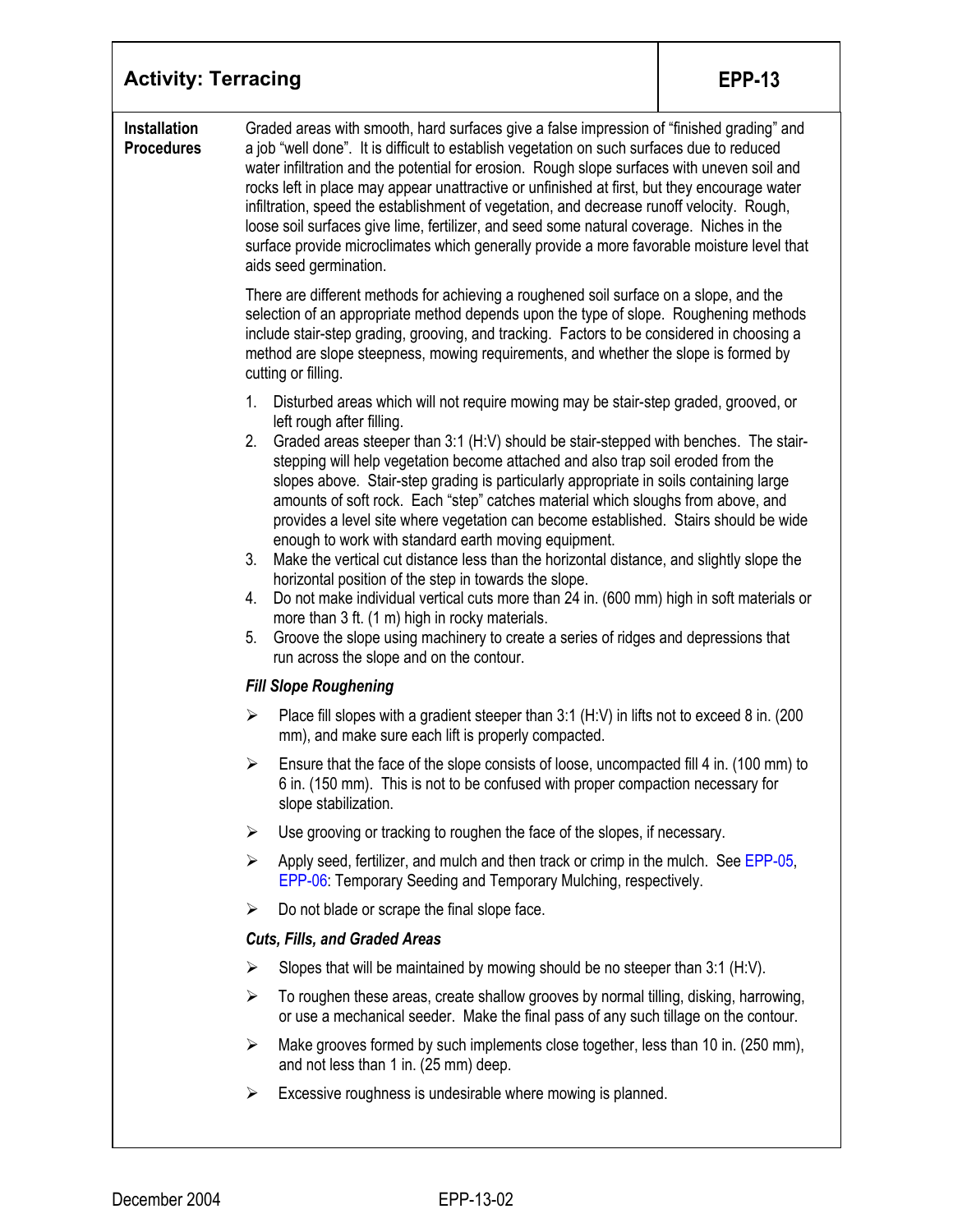| <b>Activity: Terracing</b> |                       |                                                                                                                                                                                                                                                       | <b>EPP-13</b> |
|----------------------------|-----------------------|-------------------------------------------------------------------------------------------------------------------------------------------------------------------------------------------------------------------------------------------------------|---------------|
| <b>Maintenance</b>         | $\blacktriangleright$ | Periodically check the seeded or planted slopes for rills and washes, particularly after<br>significant storm events greater than 0.5 in. (12 mm). Fill these areas slightly above<br>the original grade, then re-seed and mulch as soon as possible. |               |
|                            | $\blacktriangleright$ | Inspect roughened slopes weekly and after rainfall for excessive erosion.                                                                                                                                                                             |               |
| Inspection                 | ப                     | Furrows at least 6 in. deep.                                                                                                                                                                                                                          |               |
| <b>Checklist</b>           | $\Box$                | Furrows are spaced no more than 50 ft. apart.                                                                                                                                                                                                         |               |
|                            | ⊔                     | Horizontal distance is greater than vertical distance on stepped slopes.                                                                                                                                                                              |               |
|                            | $\square$             | Stepped slopes or terraced slopes cut so that they drain in on themselves.                                                                                                                                                                            |               |
|                            |                       |                                                                                                                                                                                                                                                       |               |
|                            |                       |                                                                                                                                                                                                                                                       |               |
|                            |                       |                                                                                                                                                                                                                                                       |               |
|                            |                       |                                                                                                                                                                                                                                                       |               |
|                            |                       |                                                                                                                                                                                                                                                       |               |
|                            |                       |                                                                                                                                                                                                                                                       |               |
|                            |                       |                                                                                                                                                                                                                                                       |               |
|                            |                       |                                                                                                                                                                                                                                                       |               |
|                            |                       |                                                                                                                                                                                                                                                       |               |
|                            |                       |                                                                                                                                                                                                                                                       |               |
|                            |                       |                                                                                                                                                                                                                                                       |               |
|                            |                       |                                                                                                                                                                                                                                                       |               |
|                            |                       |                                                                                                                                                                                                                                                       |               |
|                            |                       |                                                                                                                                                                                                                                                       |               |
|                            |                       |                                                                                                                                                                                                                                                       |               |
|                            |                       |                                                                                                                                                                                                                                                       |               |
|                            |                       |                                                                                                                                                                                                                                                       |               |
|                            |                       |                                                                                                                                                                                                                                                       |               |
|                            |                       |                                                                                                                                                                                                                                                       |               |
|                            |                       |                                                                                                                                                                                                                                                       |               |
|                            |                       |                                                                                                                                                                                                                                                       |               |
|                            |                       |                                                                                                                                                                                                                                                       |               |
|                            |                       |                                                                                                                                                                                                                                                       |               |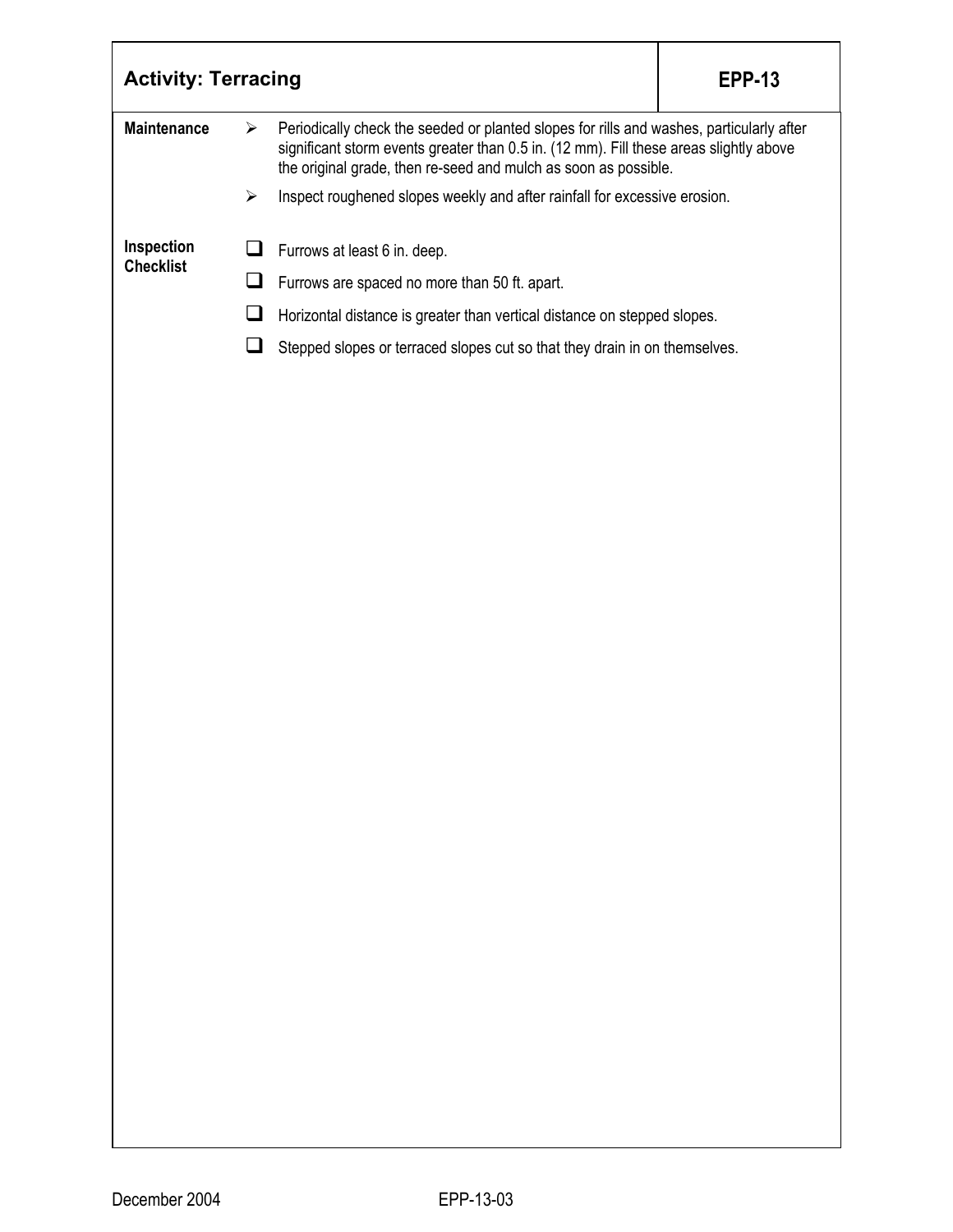